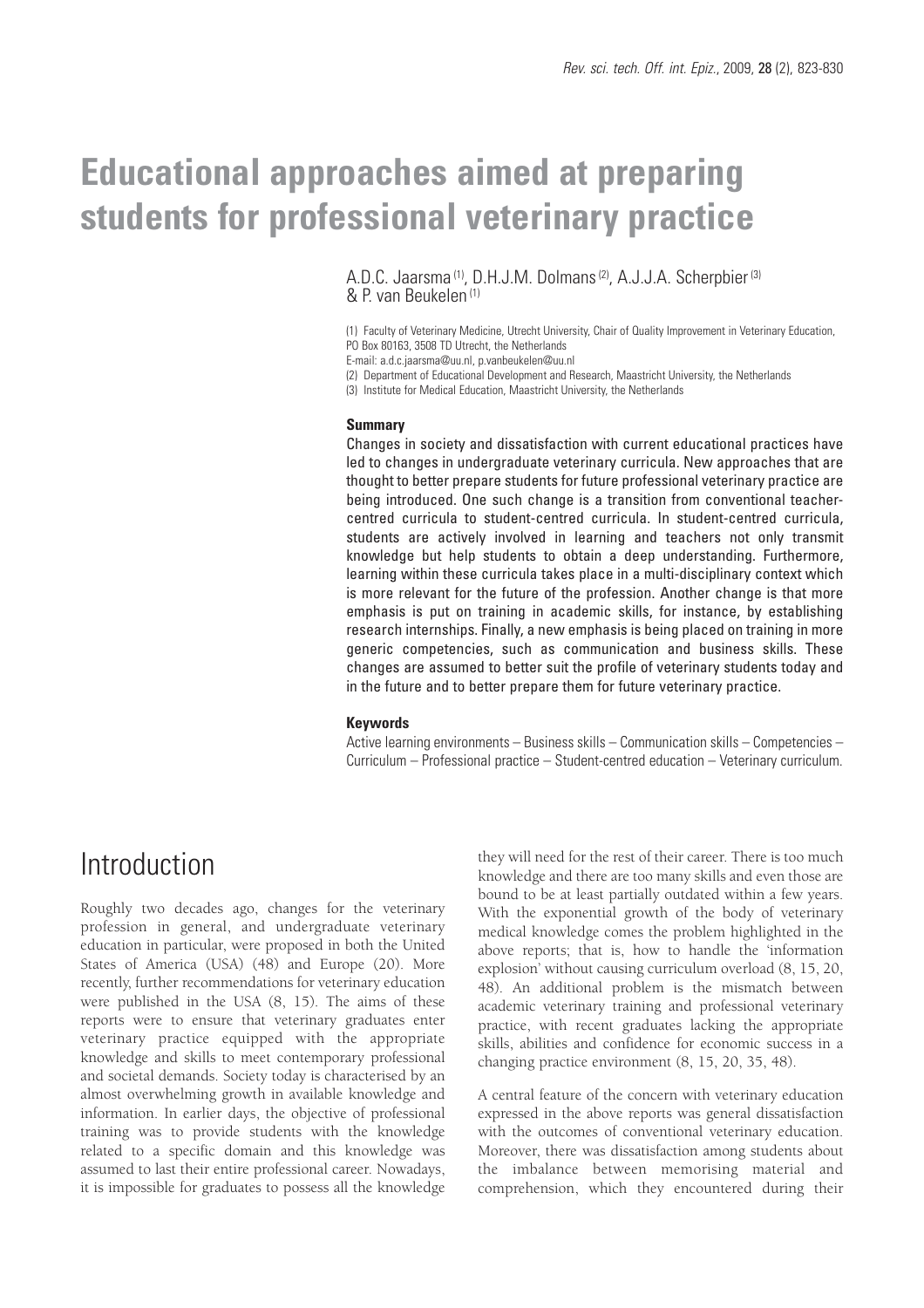education (52). Conventional programmes are excessively focused on teachers delivering knowledge to students (teacher-centred), while the learning of students receives considerably less attention (52). In conventional educational programmes, it is the teachers who mostly determine what is to be learned, how, when and in what sequence. It is generally assumed that the role of students in these programmes is that of more or less passive recipients of knowledge and information (68).

In response to these issues, three radical changes were advocated for undergraduate veterinary education worldwide:

– decreasing reliance on conventional teaching (teachercentred education) and increasing reliance on studentcentred education (16, 20, 29, 48, 60, 63)

– increasing emphasis on academic skills development (16, 20, 48)

– increasing emphasis on generic, non-technical competencies relevant to the veterinary professional, such as communication skills and business management skills (2, 8, 14, 15, 16, 34, 48, 60).

# Transition from conventional teacher-centred education to student-centred education

'If students are to learn desired outcomes in a reasonably effective manner, then the teacher's fundamental task is to get students to engage in learning activities that are likely to result in their achieving those outcomes… It is helpful to remember that what the student does is actually more important in determining what is learned than what the teacher does' (56).

Over the past decades, thinking about learning has changed. The role of the teacher is no longer regarded as primarily concerned with transmitting information to students. The widely held current view is that teachers should use student-focused strategies to help students change their thinking about relevant subject matter. This student-centred approach requires teachers to put the students and their learning at the centre of their attention. Teachers are expected to stimulate students to learn by challenging their ideas through questioning, offering them problems to resolve, and asking them to discuss topics and present what they have learned (9, 26, 62). In studentcentred curricula, students are actively involved in their own learning, through dialogue, discussion, questioning and collaborating with peers and teachers (6, 38, 51). The role of the teacher within student-centred curricula is that of guiding and stimulating students in their learning.

Consequently, it is no longer enough for teachers to give lectures; they are also expected to develop course materials and create learning situations that encourage students to actively engage in learning.

Educational methods that stimulate interactions between students and teachers are needed. Student-centred learning also requires assessment methods geared to stimulating deep learning in students instead of requiring only rote learning of facts. The role of the student needs to change accordingly; students should be active learners who ask questions and spend more time on self-directed study instead of passively listening to their teachers. From predominantly individual learners, students should also become competent team members, both in learning and work (58, 68).

Another change is that of the relationship between subject matter and individual disciplines. In former times, subject matter was mostly discipline based. However, today, subject matter is becoming integrated into broader, interdisciplinary themes, to provide meaningful learning contexts relevant to the future of the profession. This is expected to facilitate learning and student understanding of the subject matter (36). Conversely, discipline-based subjects that are taught in isolation are likely to be perceived as having little context, so that: 'the horizon of students' need to know is unlikely to rise beyond the passing of the next exam and the subject will be learned as a series of disembodied facts' (6). A plethora of innovative strategies, instruction methods and educational interventions have been developed to enhance active learning in curricula. They range from fully-fledged, problem-based learning programmes to mixed (hybrid) curricula, with emphasis on small or medium-sized group learning, such as tutorials, seminars, workshops and projects. Key features include interaction among students and between students and teachers, combined with the use of teaching materials that promote problem solving and thinking (10, 11, 19, 27, 44, 50).

# Academic training in undergraduate veterinary education

Increasing importance is being attached to academic training in (veterinary) medical curricula around the world. The explosion of new knowledge and the emergence of new technologies require that veterinary doctors are capable of appropriately appraising and using new knowledge. To do so, veterinarians need to be equipped with the knowledge and skills that enable them to make judicious use of the new bio-medical research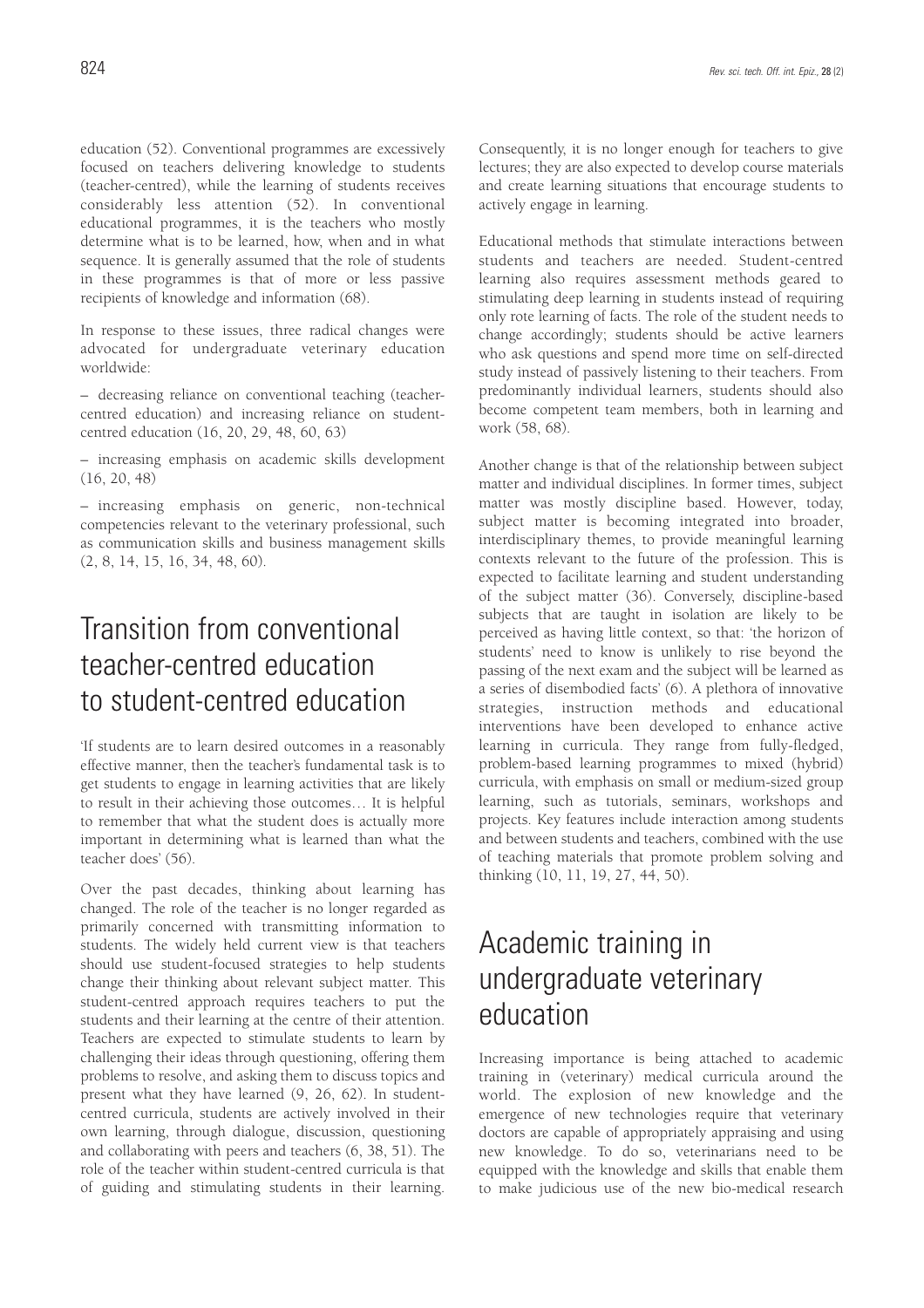literature and ascertain when and how new developments and new evidence are relevant to professional practice in their particular setting (21, 28). In addition, the decline in the numbers of clinical scientists has given rise to a call for more clinical scientists who can translate clinical problems into research proposals and research results into applications in veterinary practice (28, 43, 53, 69).

To address these issues in undergraduate education, academic training is often aimed at introducing students into communities of science, providing access to scientific knowledge, offering research experiences and stimulating an attitude of critical reflection and life-long learning. Or, as Professor Wintzen put it: 'medical students need to learn to generate questions, formulate questions and seek answers to them. Learning this requires lots of practice. A science-oriented curriculum invites students to ask questions and helps them to find answers to these questions' (67).

In an undergraduate curriculum, these goals can be addressed through specific academic modules and also by electives which are mainly intended to offer students a broad orientation towards a subject (39, 42). Several universities have described levels of research competencies that veterinary medical students are expected to attain by the end of their studies. These competencies include:

– knowledge of the general principles and methodology of scientific research

- statistics skills
- literature-search skills
- the management of scientific knowledge.

There are several teaching options for incorporating research competencies into the curriculum. Some veterinary and medical schools offer evidence-based medicine courses or require students to take part in 'critical appraisal' journal clubs (18, 25, 32). Meng showed that activating learning environments in general (such as using small-group sessions) can enhance academic competencies (37).

One specific approach to improve scientific competencies in students (24, 46, 69) and stimulate their interest in an academic career (30) is to offer research internships with active, 'hands-on' participation in research. Characteristics shared by most research internships are comprehensive literature searches, empirical research and a final report on the work done. Vermunt described a research internship as an active type of learning, typically scheduled in the later years of the curriculum and of longer duration (three to six months) (64). Students are guided by one or two supervisors and write a project proposal defining the problem and outlining the goals and activities. Depending on the phase of the project, supervision is tailored to the level of difficulty and the degree of independence of the student. The learning environment of such a research internship is in marked contrast with the regular undergraduate curriculum. Learning in undergraduate programmes is mostly well structured and all students are exposed to the same curriculum, study materials and assessments. Research internships/projects, by comparison, differ in subject, site and supervisors and require:

- the use of new skills for practical (laboratory) work
- the student to deal with new situations and uncertainties
- the student to develop their own ideas
- effective planning and time management (24, 33).

Different roles are therefore expected of both the teachers/supervisors and the students: supervisors coach the students and function as role models; students become active learners. It is thought that students who actively participate in research will be more likely to become involved in research in their professional lives and may choose academic careers (57, 65, 69).

### Preparation for professional practice

The ultimate goal of higher education is to prepare students for the dynamic working environment of the current labour market, by ensuring that they have acquired the appropriate competencies. Communication skills, leadership skills, skills in information use and management, independence, and planning and organisational skills are often cited as desired work competencies for a broad range of contexts and situations. Since these competencies can be used in many settings and domains, they are often referred to as 'generic' (42). Apart from generic competencies, every profession has its domain-specific competencies, such as the particular knowledge and skills of veterinary medicine (59).

In a study on labour market outcomes in the medical domain, Semeijn *et al*. demonstrated that the generic competencies displayed by students were a good predictor of success later on in their careers (defined as finding work, obtaining an academic position, gaining a suitable position and earnings) (54). In the area of veterinary medicine, mismatches were identified between the skills that veterinarians had obtained (through training) and those required for (career and economic) success and satisfaction in professional practice (8, 15, 34).

Several studies identified competencies that *do* lead to success as a veterinarian (in practice), including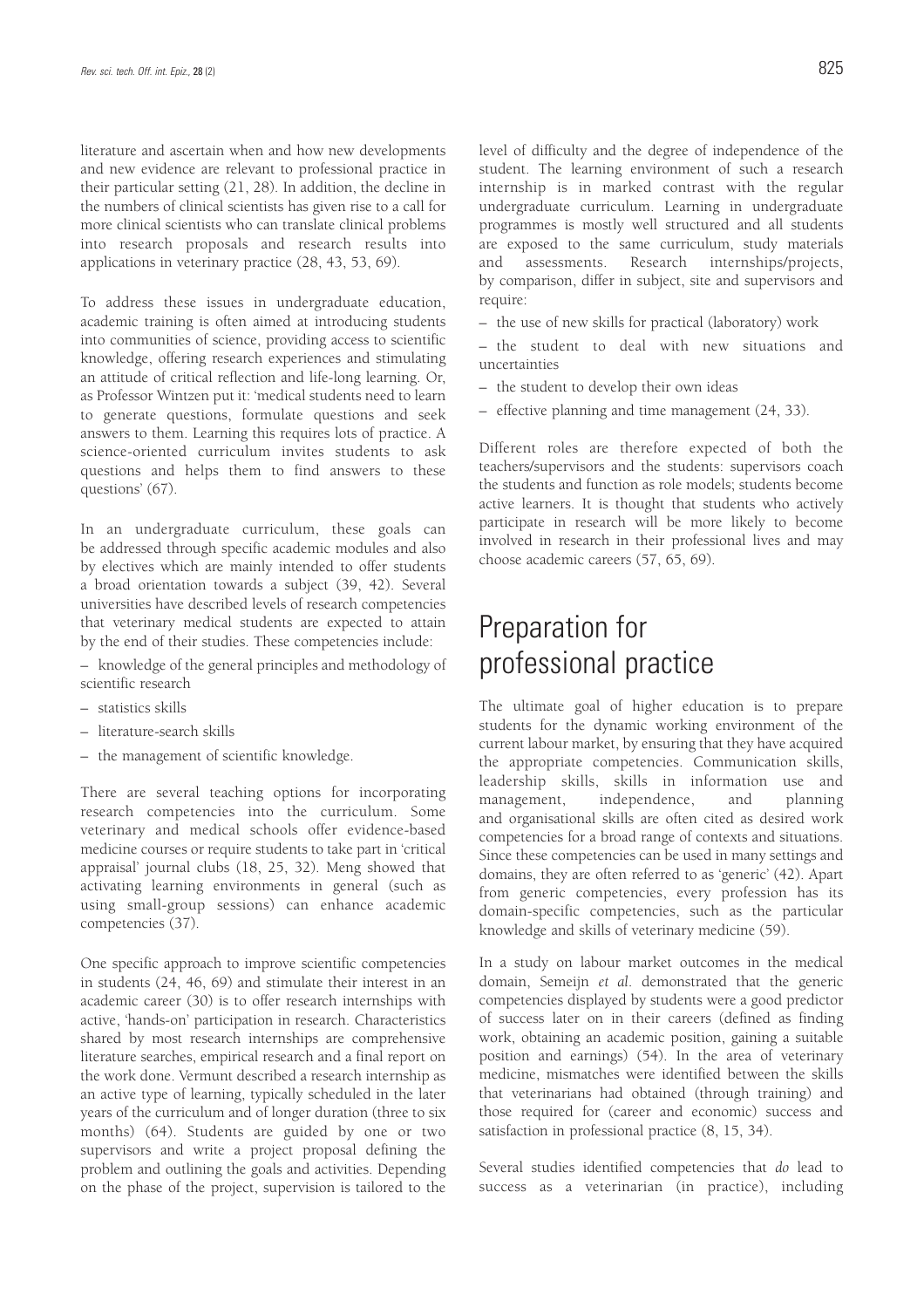interpersonal skills (e.g. managing people and processes and working effectively with clients and staff), business acumen, and growing and developing in a changing environment (e.g. enhancing scientific knowledge management) (7, 12, 34, 61). All of these competencies can be characterised as 'generic' or 'non-technical'.

Veterinary education can help students develop these generic, non-technical competencies (7, 20, 34, 48, 49). To do so, the educational underpinnings and the outcomes and objectives of undergraduate veterinary training need to be attuned to these different competencies and thus become more aligned with contemporary societal and professional demands. The CanMEDS framework (22) can provide a useful way of thinking about the different roles necessary for optimal preparation for medical practice. The important integrative role of the medical expert involves all specific medical technical competencies, such as:

- applying medical knowledge
- diagnostic reasoning
- clinical skills
- applying appropriate therapies, etc.

However, all of the other six roles (communicator, collaborator, manager, health advocate, scholar, professional) are mostly related to generic competencies.

Active learning environments (such as problem-based learning) in which generic competencies are emphasised appear to have a positive effect on the general skills of graduates, without negative effects on domain-specific knowledge or clinical skills (47). The Dutch veterinary curriculum strives to foster generic competencies through an active, student-centred learning environment and modules that are dedicated to these competencies, such as practical sessions in communication. Many veterinary and medical universities already use a variety of approaches to teach these generic skills or are planning to expand their approaches. A vast number of references to such skills, especially communication skills, are found in the literature on veterinary education (494 hits in the *Journal of Veterinary Medical Education* alone). Role plays, videotaped interactions with actual clients and professional development through the use of coaches are all examples of these new approaches (e.g. 1, 40, 55).

### The present and future student

The student learning issues described above and the shift towards more student-centred approaches in teaching, with attention to developing generic competencies, all match up with the profile of the present and future student.

Pupils and students today are more globally oriented; they are highly skilled users of the enormous developments in information technology (as described in full detail by Jia Frydenberg in this issue) (23), and they are prepared to gather and handle many different kinds of information. These changes have consequences for the characteristics of veterinary students and future veterinary colleagues. Veterinary educators are certainly facing a different type of student. It is the responsibility of the profession and the veterinary schools to foster these new learners, attract them to a professional veterinary career, keep them motivated and stimulate them to become new veterinary leaders. An appropriate educational philosophy and matching teaching approaches and formats are necessary if veterinary education is to come close to realising these ideals.

### Conclusion

Developments in the veterinary medicine profession and in society today forced veterinary medical educationalists to critically re-examine an almost universally held dogma of conventional, teacher-centred, veterinary education and shift their attention to student-centred learning environments and generic competency development.

At present, many veterinary institutions around the world use interactive learning approaches, whether in fullyfledged problem-based learning programmes or in more mixed curricula, with a variety of approaches, ranging from traditional lectures to small-group seminars, workshops, tutorials and e-learning modules. Many institutions are starting to pay attention to generic, nontechnical competencies, such as academic skills, communication skills and business skills. In the veterinary educational literature, more and more attention is being given to student-centred approaches to learning and to outcomes other than those that are specifically veterinary technical. Most studies are descriptive and report on the content of the educational programme, the best practices and ideas for changing teaching (see 3, 4, 5). Some seek justification for the use of active learning approaches through small-scale (e.g. one interactive lecture) effect studies (see 11, 12, 45). Some studies address extensive curriculum revisions (31). Since curriculum reforms at the undergraduate level may leave their stamp on the way that veterinary medicine is practised in the future, it is important to examine and understand the educational processes (13, 17) and results of the new programmes being developed and implemented in veterinary schools. The match between the future student and veterinary training should be constantly monitored and adjusted accordingly. For a veterinary curriculum to be effective, the quality of and match between input (which students enter veterinary training), throughput (what happens in the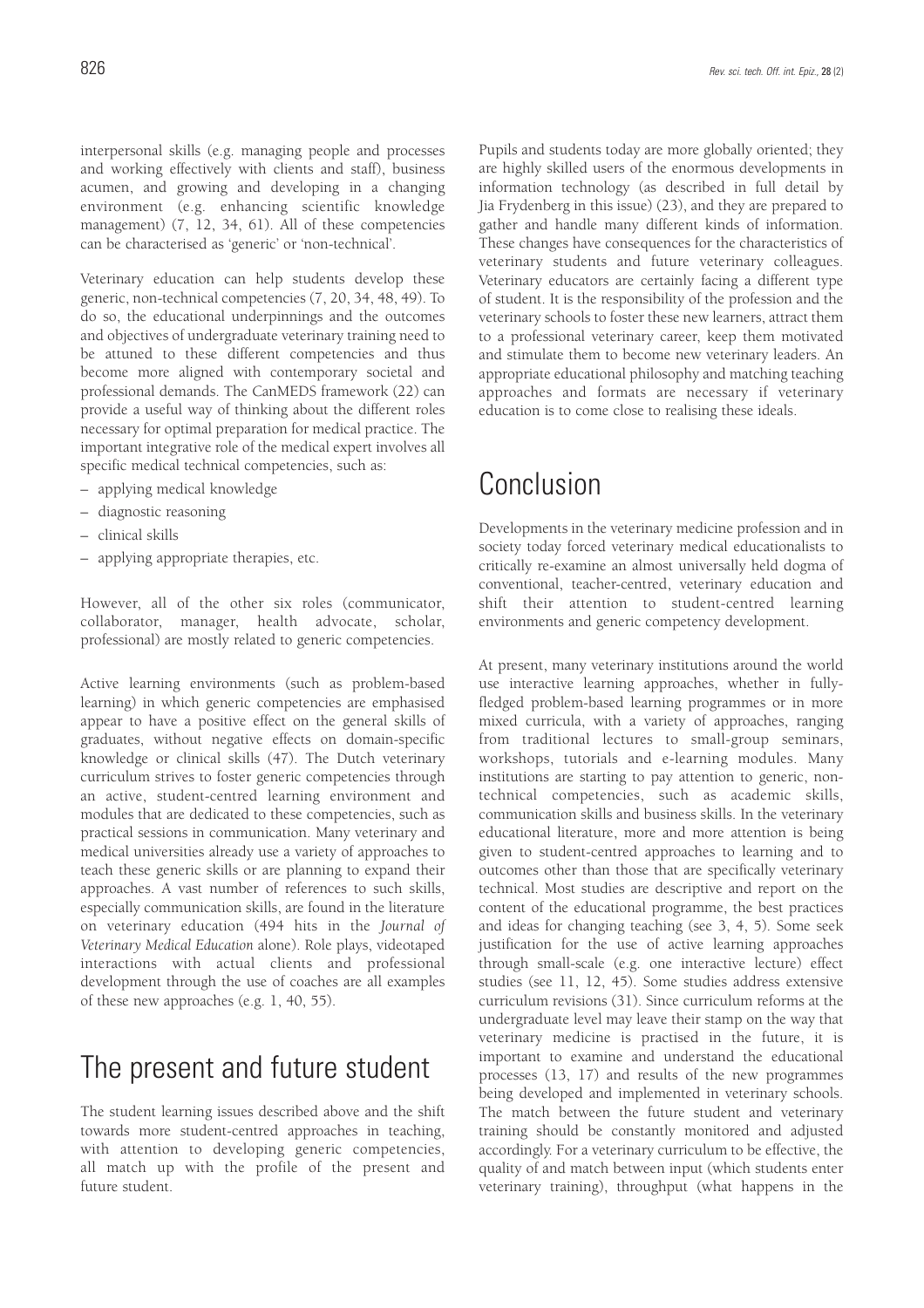curriculum; the educational processes) and output (recent graduates) needs to be assured, studied and improved upon. An excellent example of a veterinary curriculum based upon the principles described in this paper is

provided by Windsor in his sequence of reports elsewhere in this issue (66).

 $\blacksquare$ 

#### **Approches pédagogiques de la préparation des étudiants à l'exercice professionnel de la médecine vétérinaire**

A.D.C. Jaarsma, D.H.J.M. Dolmans, A.J.J.A. Scherpbier & P. van Beukelen

#### **Résumé**

Les transformations de la société et le mécontentement devant les pratiques pédagogiques actuelles ont amené les responsables de l'enseignement vétérinaire à reconsidérer les programmes de formation initiale. De nouvelles approches sont ainsi introduites afin de mieux préparer les étudiants à l'exercice de la médecine vétérinaire du futur. L'une de ces approches consiste à centrer l'apprentissage sur l'étudiant et non plus sur l'enseignant, comme c'était le cas dans les programmes traditionnels. Les programmes centrés sur l'étudiant font participer activement les apprenants au processus d'apprentissage, de sorte que les enseignants ne se contentent plus de transmettre un savoir mais doivent aider les étudiants à aboutir à une compréhension approfondie de ce qu'ils apprennent. De plus, l'apprentissage dans ces programmes intervient dans un contexte pluridisciplinaire qui reflète mieux l'avenir de la profession. En outre, l'accent est davantage mis sur les compétences scientifiques, notamment à travers la mise en place de stages consacrés à la recherche. Enfin, l'acquisition de compétences plus générales est également visée, par exemple dans les domaines de la communication ou du commerce. Ces changements ont pour but de se rapprocher du profil actuel et futur des étudiants en médecine vétérinaire, afin de mieux les préparer à l'exercice de la médecine vétérinaire de demain.

#### **Mots-clés**

Activité professionnelle – Compétence – Compétence commerciale – Compétence en communication – Enseignement centré sur l'étudiant – Environnement propice à l'apprentissage actif – Programme d'enseignement – Programme d'enseignement vétérinaire.

٠

### **Teorías educativas para preparar a los estudiantes a la práctica veterinaria profesional**

A.D.C. Jaarsma, D.H.J.M. Dolmans, A.J.J.A. Scherpbier & P. van Beukelen

#### **Resumen**

Los cambios registrados en la sociedad y el descontento con las prácticas de enseñanza han llevado a modificar los planes de estudios veterinarios. Actualmente, las escuelas de veterinaria están incorporando nuevas teorías para mejorar la preparación de los futuros profesionales a la práctica veterinaria. Una de ellas consiste en la sustitución de la enseñanza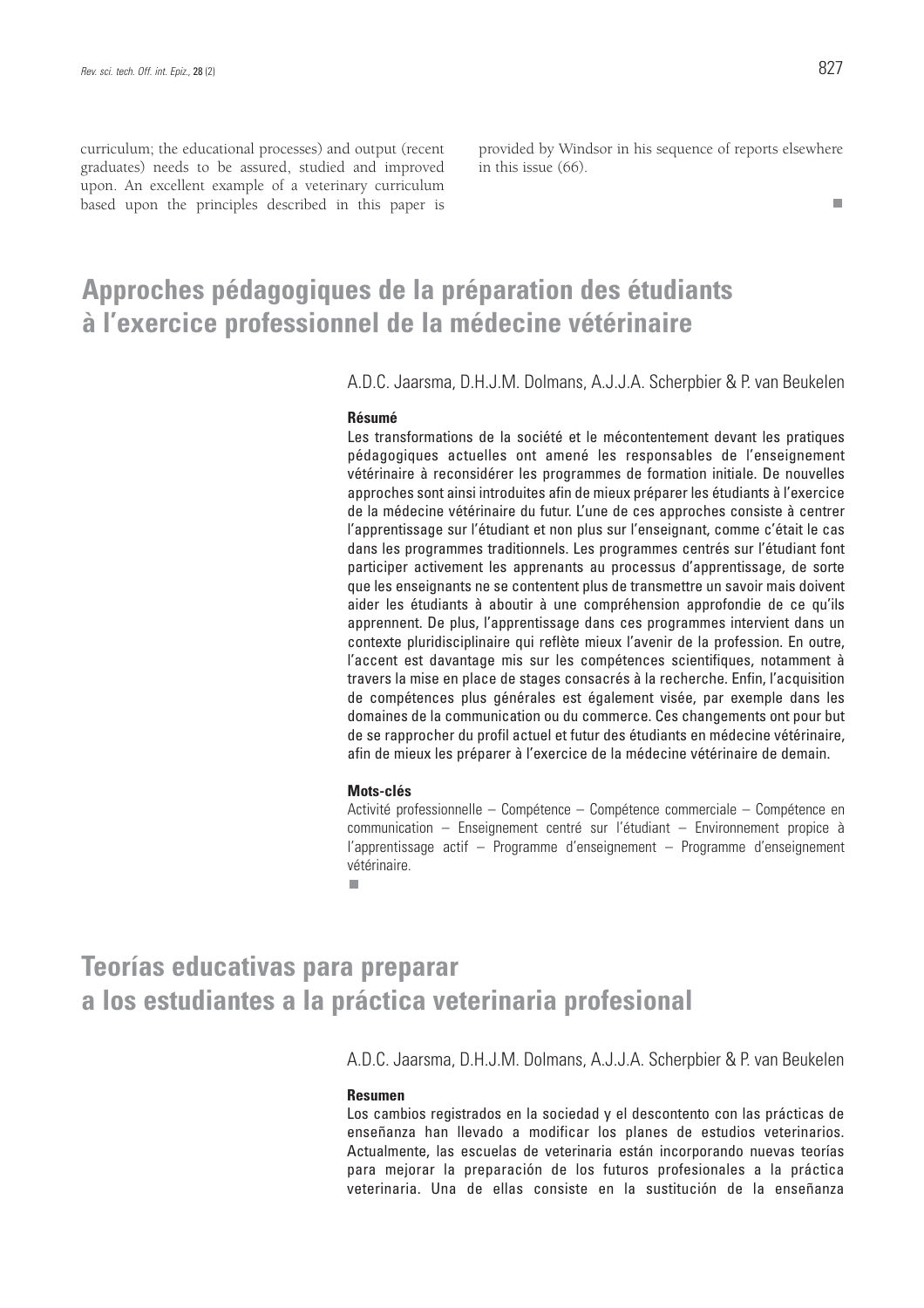convencional, basada en los profesores, por planes de estudios centrados en los estudiantes. En estos últimos, que incorporan la participación activa de los estudiantes, los profesores no se limitan a impartir conocimientos, sino que ayudan a los estudiantes a profundizarlos. Además, la formación se imparte en circunstancias multidisciplinarias, mucho más pertinentes para los futuros profesionales. La creación de pasantías de investigación, otro de los cambios introducidos, refleja la importancia que se concede a las competencias teóricas. Por último, también se presta una mayor atención a otras competencias de índole más general, como la comunicación y la gestión. Esas teorías educativas deberían corresponder a las expectativas de los estudiantes de veterinaria, tanto actuales como futuros, y prepararlos mejor para la práctica de la profesión.

#### **Palabras clave**

Capacidad de comunicación – Capacidad de gestión – Competencia – Contexto de aprendizaje activo – Enseñanza centrada en los estudiantes – Plan de estudios – Plan de estudios veterinarios – Práctica profesional.

п

### **References**

- 1. Adams C.L., Conlon P.D. & Long K.C. (2004). Professional and veterinary competencies: addressing human relations and the human-animal bond in veterinary medicine. *J. vet. med. Educ.*, **31** (1), 66-71.
- 2.. Anon. (2000). Strategic alliances: bridges to the future: Proc. 15th Symposium on veterinary education. *J. vet. med. Educ.*, **27** (1), 1-22.
- 3. Beukelen P. van (2004). Curriculum development in the Netherlands: introduction of tracks in the 2001 curriculum at Utrecht University, the Netherlands. *J. vet. med. Educ.*, **31** (3), 227-233.
- 4. Beukelen P. van (2005). Recent developments in veterinary education [in Dutch]. *Tijdschr. Diergeneeskd.*, **130** (17), 512- 513.
- 5. Beukelen P. van, Nes J.J. van & Smulders F.J. (1993). A new curriculum veterinary education: on the road to the 21st century [in Dutch]. *Tijdschr. Diergeneeskd.*, **118** (18), 581- 587.
- 6. Biggs J.B. (1999). Teaching for quality learning at university. Open University Press, Philadelphia, Pennsylvania.
- 7. Bonvicini K. & Keller V.F. (2006). Academic faculty development: the art and practice of effective communication in veterinary medicine. *J. vet. med. Educ.*, **33** (1), 50-57.
- 8. Brown J.P. & Silverman J.D. (1999). The current and future market for veterinarians and veterinary medical services in the United States. *JAVMA*, **215** (2), 161-183.
- 9. Brown J.S., Collins A. & Duguid P. (1989). Situated cognition and the culture of learning. *Educ. Res.*, **18** (1), 32.
- 10. Canfield P.J. (2002). An interactive, student-centred approach to teaching large-group sessions in veterinary clinical pathology. *J. vet. med. Educ.*, **29** (2), 105-110.
- 11. Canfield P.J. & Krockenberger M.B. (2002). An interactive, student-centred approach, adopting the SOLO taxonomy, for learning to analyze laboratory data in veterinary clinical pathology. *J. vet. med. Educ.*, **29** (1), 56-61.
- 12. Case D.B. (1988). Survey of expectations among clients of three small animal clinics. *JAVMA*, **192** (4), 498-502.
- 13. Cate O. ten (2001). What happens to the student? The neglected variable in educational outcome research. *Adv. Hlth Sci. Educ. Theory Pract.*, **6** (1), 81-88.
- 14. Chadderdon L., King L. & Lloyd J. (2001). The skills, knowledge, aptitudes, and attitudes of successful veterinarians: a summary of presentations to the NCVEI subgroup (Brook Lodge, Augusta, Michigan, December 4-6, 2000). *J. vet. med. Educ.*, **28** (1), 28-30.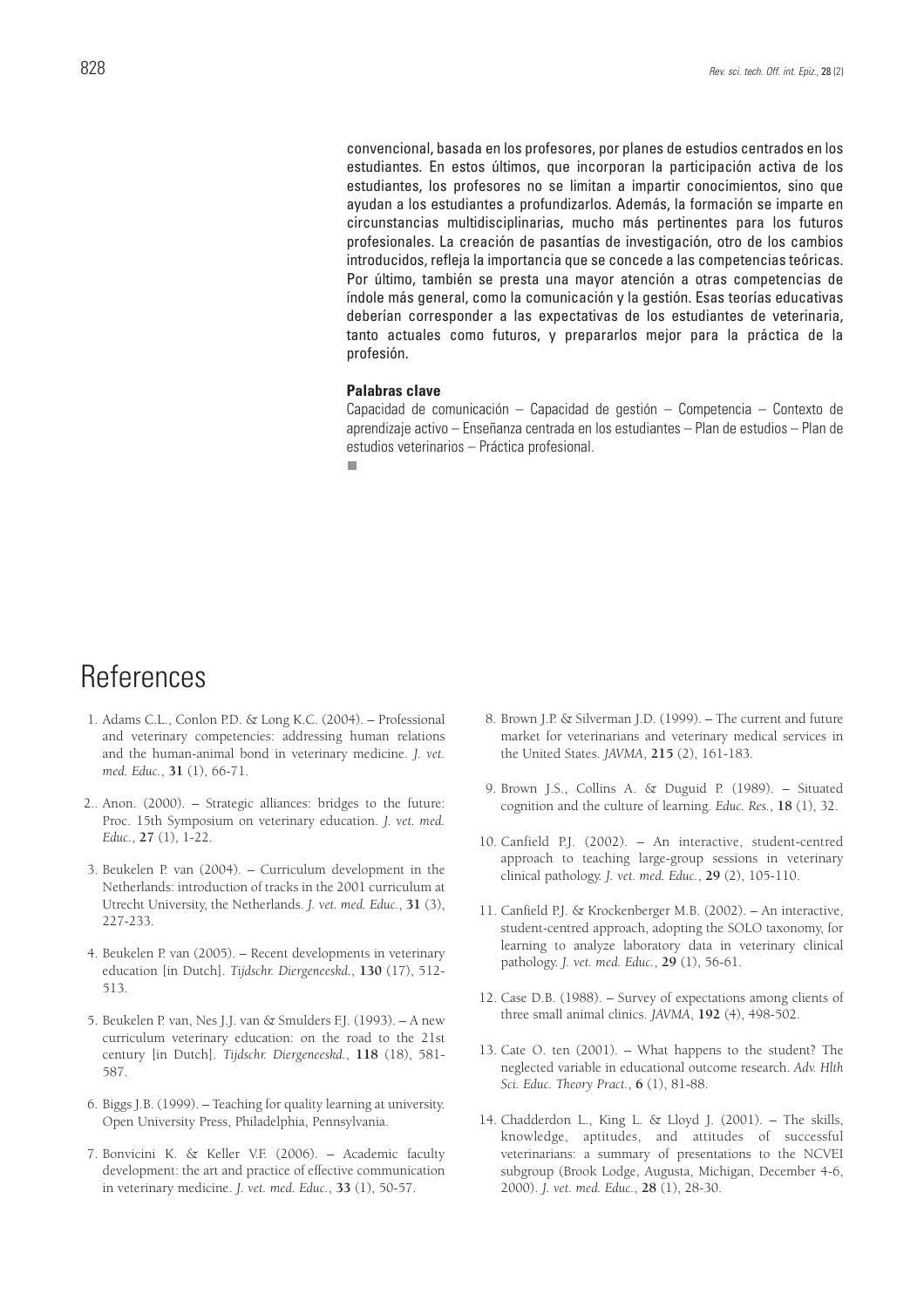- 15. Cron W.L., Slocum J.V., Goodnight D.B. & Volk J.O. (2000). – Executive summary of the Brakke management and behavior study. *JAVMA*, **217** (3), 332-338.
- 16. Dijk C. van & Vries B. de (1988). Labor market report on veterinary medicine [in Dutch]. Institute for Applied Social Sciences, Nijmegen, the Netherlands.
- 17. Dolmans D.H., De Grave W.S., Wolfhagen I.H. & Vleuten C.P. van der (2005). – Problem-based learning: future challenges for educational practice and research. *Med. Educ.*, **39** (7), 732-741.
- 18. Edwards R., White M., Gray J. & Fischbacher C. (2001). Use of a journal club and letter-writing exercise to teach critical appraisal to medical undergraduates. *Med. Educ.*, **35** (7), 691-694.
- 19. Eurell J.A., Lichtensteiger C.A., Kingston S.K., Diamond N.A. & Miller G.Y. (1999). – Clinical cases as a teaching tool in veterinary histology. *J. vet. med. Educ.*, **26** (1), 1-6.
- 20. European Association of Establishments for Veterinary Education (EAEVE) (1990). – Reflections on the future of undergraduate veterinary education in Europe: 3rd General Assembly EAEVE, 18-19 May, Brescia, Italy. EAEVE, Brescia.
- 21. Evidence-based Medicine Working Group (1992). Evidence-based medicine. A new approach to teaching the practice of medicine. *JAMA*, **268** (17), 2420-2425.
- 22. Frank J.R. (ed.) (2005). The CanMeds 2005 physician competency framework; better standards. Better physicians. Better care. Royal College of Physicians & Surgeons in Canada, Ottawa.
- 23. Frydenberg J. (2009). Distance education and its potential for international co-operative education. *In* Veterinary education for global animal and public health (D.A. Walsh, ed.). *Rev. sci. tech. Off. int. Epiz.*, **28** (2), 839-845.
- 24. Gafney L. (2005). The role of the research mentor/teacher. Student and faculty views. *J. Coll. Sci. Teach.*, **34** (4), 52-56.
- 25. Ghali W.A., Saitz R., Eskew A.H., Gupta M., Quan H. & Hershman W.Y. (2000). – Successful teaching in evidencebased medicine. *Med. Educ.*, **34** (1), 18-22.
- 26. Glaser R. (1991). The maturing of the relationship between the science of learning and cognition and educational practice. *Learning & Instruct.*, **1** (2), 129-144.
- 27. Haynes J.S. & Myers R.K. (1998). A case-based, cooperative learning approach to teaching veterinary systemic pathology. *J. vet. med. Educ.*, **25** (1), 12-16.
- 28. Holmes M. & Cockcroft P. (2004). Evidence-based veterinary medicine 1. Why is it important and what skills are needed? *In Practice*, **26** (1), 28-33.
- 29. Hooper B.E. (1994). Ongoing curricular change in veterinary medical colleges. *J. vet. med. Educ.*, **21** (2), 124- 126.
- 30. Houlden R.L., Raja J.B., Collier C.P., Clark A.F. & Waugh J.M. (2004). – Medical students' perceptions of an undergraduate research elective. *Med. Teach.*, **26** (7), 659-661.
- 31. Jaarsma A.D.C. (2008). Developments in veterinary medical education: intentions, perceptions, learning processes and outcomes [dissertation]. Utrecht University, the Netherlands.
- 32. Jaarsma A.D.C., Kranenbarg W.J., Dolmans D.H.J.M., Scherpbier A.J.J.A. & Beukelen P. van (2007). – Assessing students' research reports: development of a rating scale. *Med. Teach.*, **29** (2-3), 160-165.
- 33. Jaarsma A.D.C., Muijtjens A.M.M., Dolmans D.H.J.M., Beukelen P. van & Scherpbier A.J.J.A. (2009). – Undergraduate research internships: veterinary students' experiences and the relation with internship quality. *Med. Teach.*, **31** (5), e178-184.
- 34. Lewis R.E. & Klausner J.S. (2003). Nontechnical competencies underlying career success as a veterinarian. *JAVMA*, **222** (12), 1690-1696.
- 35. Lofstedt J. (2003). President's message: confidence and competence of recent veterinary graduates – is there a problem? *Can. vet. J.*, **44** (5), 359-360.
- 36. Maudsley G. (1999). Do we all mean the same thing by 'problem-based learning'? A review of the concepts and a formulation of the ground rules. *Acad. Med.*, **74** (2), 178-185.
- 37. Meng C.M. (2005). Discipline-specific or academic? Acquisition, role and value of higher education competencies. Doctoral thesis. Maastricht University, the Netherlands.
- 38. Ments M. van (1990). Active talk: the effective use of discussion in learning. Kogan Page, New York.
- 39. Milius J., Oost H. & Holleman W. (2001). Werken aan academische vorming, ideeën voor actief leren in de onderwijspraktijk. IVLOS Institute of Education, Utrecht, the Netherlands.
- 40. Mills J.N. (2006). Development of veterinary communication skills at Murdoch University and in other Australian veterinary schools. *J. vet. med. Educ.*, **33** (1), 93-99.
- 41. Nijhof W.J. & Streumer J.N. (1998). Key qualifications in work and education. Kluwer Academic Publishers, Norwell, Massachusetts.
- 42. Oost H., Brekelmans M., Swanborn P. & Westhoff G. (2002). – Naar een didactiek van de probleemstelling. *Pedagogische studien*, **79** (1), 18-36.
- 43. O'Rourke K. (2004). Veterinary research needs study begins. *JAVMA*, **225** (1), 14-15.
- 44. Oxender W.D. & Harrington B.D. (1992). Integrating population medicine and large animal production into the veterinary curriculum for students to create an active learning program. *JAVMA*, **201** (9), 1358-1362.